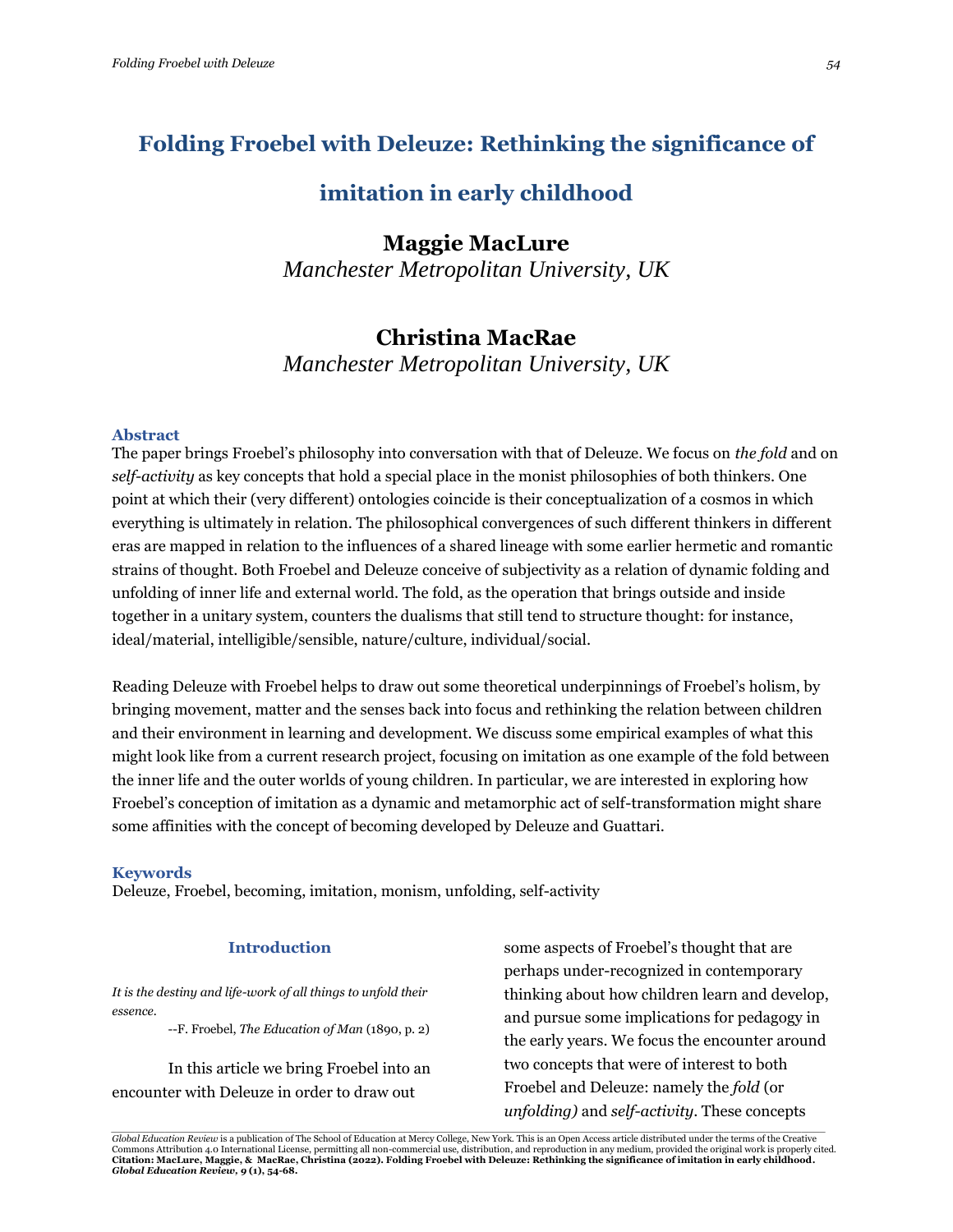hold a special place in the philosophies of both thinkers, who, despite their manifold differences, conceive of the cosmos as a totality<sup>1</sup> in which all is ultimately in relation. Wasmuth (2020, p. 65) writes of Froebel's philosophy: "In the whole of reality, in the cosmos, everything is related to everything, and every being (Seiende) unfolds itself as itself in this context." Both thinkers are influenced in this respect by Leibniz's monism, whereby, as Froebel's commentator Susan Blow (Froebel, 1895, p. 33) notes, "each soul is a monad, which by its selfactivity repeats for itself the universe." The fold, as the operation that brings outside and inside together in a unitary system, acts as a "counterfigure and a counter-concept" (Seppi, 2016) to the dualisms that still tend to structure thought: for instance, ideal/material, intelligible/sensible, nature/culture, individual/social.

Both Froebel and Deleuze (1993) conceive of subjectivity as a relation of dynamic folding and unfolding of inner life and external world. Unfolding and self-activity are in fact implicated in one another, as Froebel's succinct statement quoted at the beginning of this article indicates: "*It is the destiny and life-work of all things to unfold their essence*" (Froebel, 1890, p. 2; emphasis added). Unfolding *is* self-activity. For both Froebel and Deleuze, (un)folding and self-activity presuppose an immanent ontology of becoming and emergence *from within*: that is, the processes that produce life unfold from within life itself.

In bringing Deleuze to bear on Froebel, we want to avoid forcing Froebel's work into anachronistic conformity with the latest trends in early childhood research or pedagogy, and we do not wish to underestimate the profound

differences in their world views. Nevertheless, we detect some broader resonances between Froebel's thought and the recent 'ontological turn' in the social sciences, arts and humanities, which has been influential in early childhood research (Lenz-Taguchi, 2012; Olsson, 2009: MacLure, 2016; Otterstad, 2016). Deleuzian philosophy has been part of this ontological turn, together with other theories including the New Materialisms (Barad, 2007; Van der Tuin & Dolphijn, 2012) and post-humanism (Haraway, 2016; Braidotti, 2013). These orientations share some fundamental assumptions that can, again, be glimpsed in Froebel's writing. They all present immanent ontologies of process, relationality, self-organization and becoming. Mind and matter are seen as inextricably entangled. They are infused with concepts from science, maths and technology. They see humans as developing in dynamic and unfolding relation with their environments.

The link between Froebel and Deleuze has a specific inflection however, in that they share a certain intellectual heritage, as we outline below. Both were interested in the materialist strain of German idealism advanced by Novalis and contemporaries. Both, according to their commentators, were also interested in hermeticism and the occult forces of nature, via scholars including Boehme. It could be argued that both Deleuze and Froebel belong to a "meandering line" or "erratic strand of thought" in Western philosophy identified by Elizabeth Grosz (2017, p. 263-4) that addresses what she terms "the *incorporeal,*" and defines as "the immanence of the ideal in the material and the material in ideality" (p. 5)

<sup>1</sup> For Deleuze, the cosmos is however an *open* totality whose boundaries are formed only by the movements of the forces that comprise it.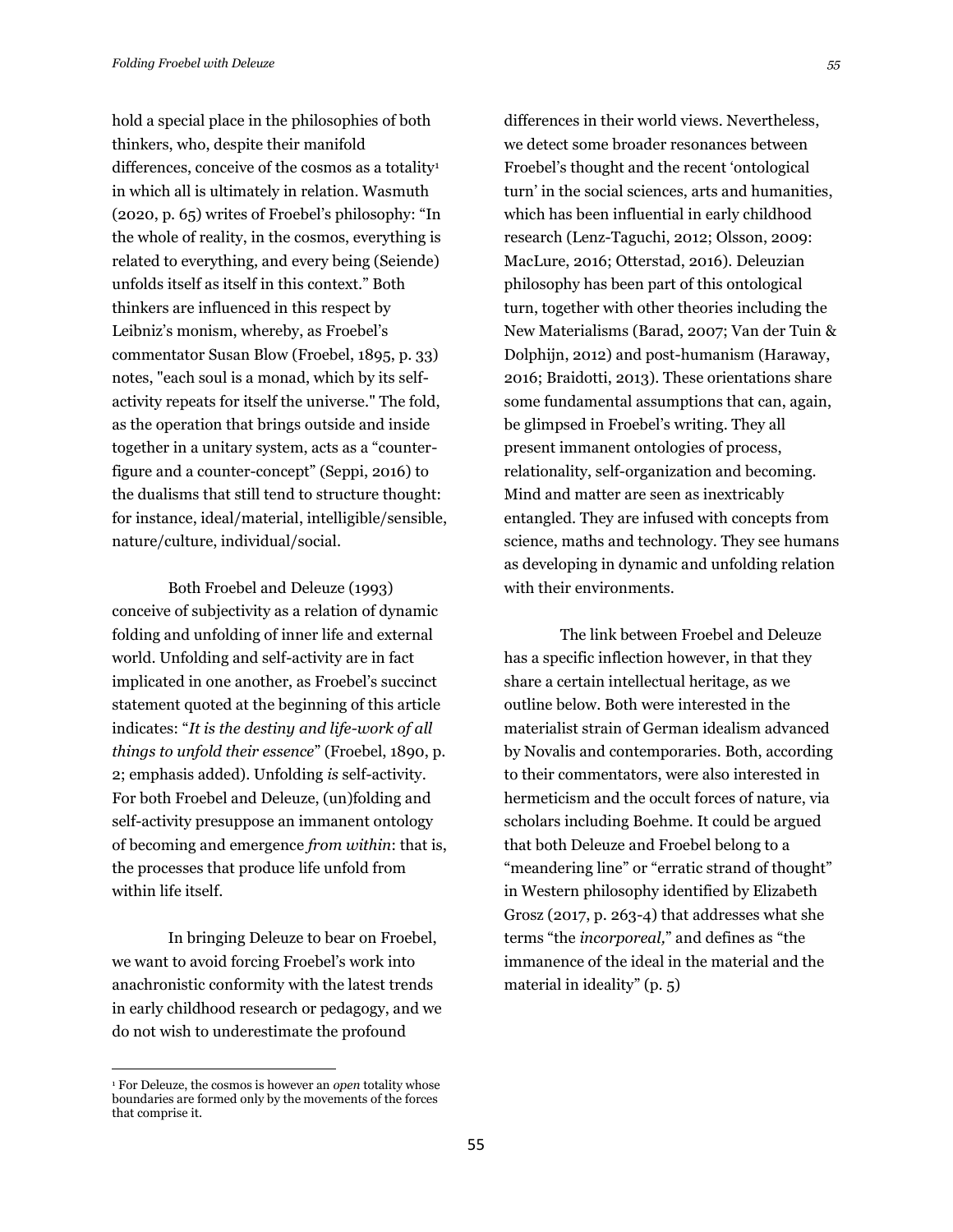In the latter part of the article, we mobilize the encounter of Deleuze and Froebel to revitalize understandings of imitation as a dynamic force in children's development. The discussion unfolds from some data examples of young children engaging in what might be thought of as imitation, taken from an ethnographic study funded by the Froebel Trust.<sup>2</sup> The project is using Froebelian concepts, including unfolding, to develop a materiallyinformed pedagogy that is attentive to 2-yearolds' sensory and affective ways of knowing and becoming.

We read imitation as an instance of selfactivity, where the inner life of the child and the outer world of matter, or nature, are in-folded and mutually elaborated. Extending the analysis via Deleuze's concept of the Event, as both material and incorporeal or virtual, we suggest that these child imitations are creative and immersive replayings of events, rather than mere replications. We conclude by exploring some implications for a pedagogy that would respect the integrity of children's imitative events rather than breaking their 'spell'.

#### **Tracing Froebel's unitary life principles**

In exploring the philosophical context that influenced and inspired Froebel, we are more interested in mobilizing some specific aspects of his unitary pedagogy, than either (re)visioning, or smoothing out, the many contradictory aspects of his overall project. It is noteworthy that some of Froebel's influences (Boehme, Schelling, and Novalis) share some common ancestry with Deleuze's formative interest in esoteric thought and metaphysics (Bonta, 2010; Ramey, 2012; Ramey and

Whistler, 2014; Biareishyk, 2019). While Froebel's unitary system encompasses an idealist rationalism (Brehony, 2009), simultaneously there is a strong occultist, immanent, and monist strand in his writings. Both spirit and nature (the "internal" and the "external") are animated by "an all-pervading, energetic, living, self-conscious and hence eternal Unity (Froebel, 1890, p. 2). For Froebel, according to Blow, "all living objects participate in one great life" (1985, p. 32). This monism has most usually been associated with his pantheism (Hilton, 2001) and it is an aspect that has been either generally overlooked (with the notable exception of Blow, 1895) or explicitly ejected from successive interpretations over time. The diminishment of this monist philosophy is also associated with the rise of empirical and positivist epistemological approaches (Brehony, 1997, 2009; Nawrotzki, 2006) that have resulted in interpretations of Froebel's thinking being over-washed with subsequent dominant dualist modes of thought. These context/time-inflected readings of Froebel, in turn, have formed new accommodations and allegiances associated with the increasing influence of evolutionary theory and psychology that were to become ascendent after Froebel. In the English context, the extent to which Froebel's philosophy was considered revisionist became so extreme that adherents of his methods were often in name only as they disavowed so many of his core principles (Nawrotzki, 2006).

Our starting point for developing a finegrained understanding of Froebel's concept of unfolding was his key text, *The Education of Man*, where the term unfolding appears frequently. He uses the term as a principle of human growth and understanding. Unfolding, as

<sup>2</sup> Details: https://www.froebel.org.uk/research-

library/listening-2-investigating-sensory-motor-learning-intwo-year-olds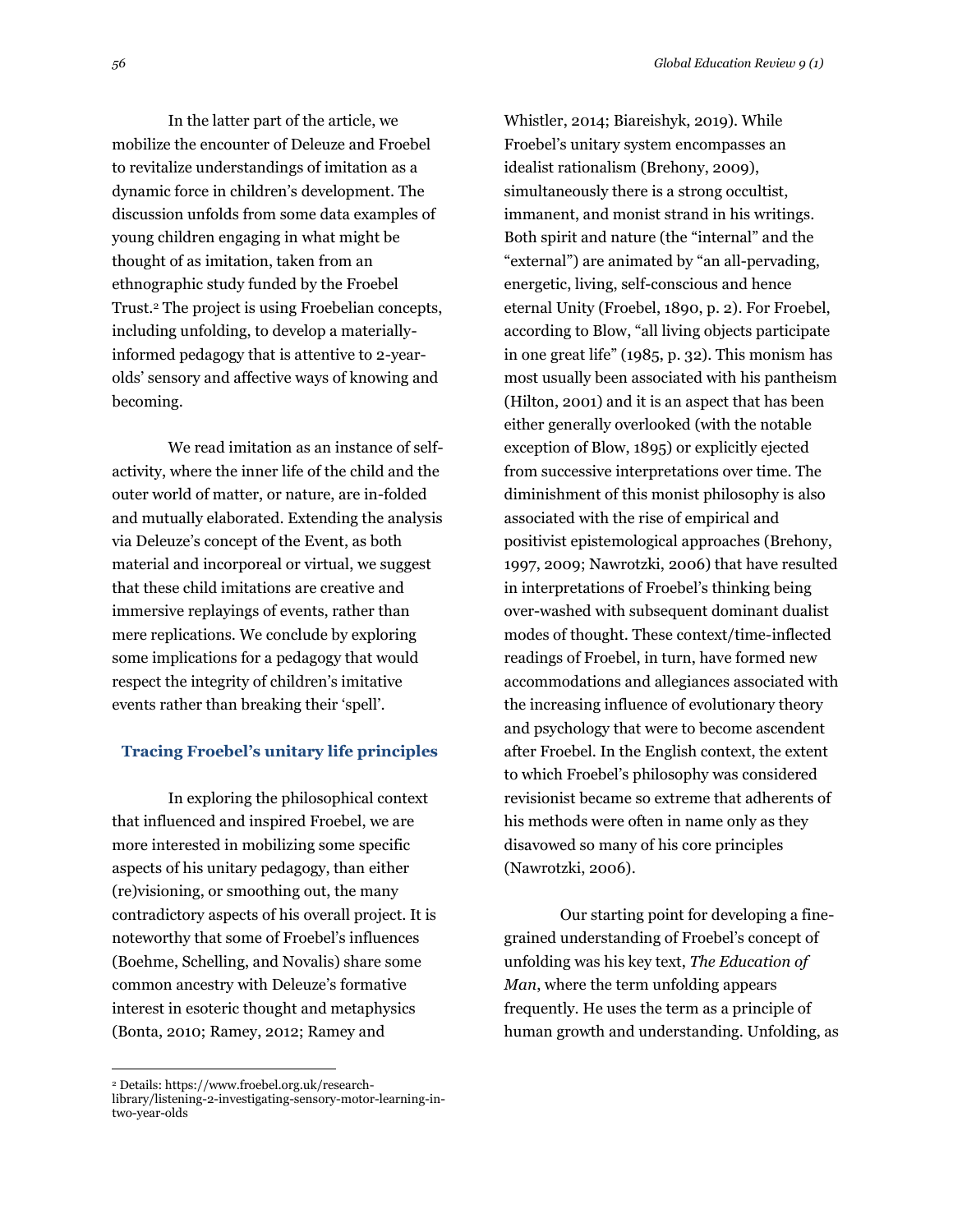noted above, is presented as a self-organizing principle that takes place through *self-activity*. On first reading of this text, it is easy to concur with Stanley Hall, the famous American father of child psychology, that much of the text seems impenetrable, contradictory- a "weird and bizarre [...] metaphysical ferment [...] concocted of various ingredients: theosophic mysticism, foregleams of evolution" and a "passionate enthusiasm for nature just as the great scientific movement was dawning" (Hall in Brehony, 2009, p. 593). The derision that  $20<sup>th</sup>$  century empiricists such as Hall, Wallas and Dewy level at Froebel's work take aim at its mystical, romantic and symbolic "Schellingesque factors" (Dewey, 2001, p. 42). In agreement with Susan Blow (herself so often criticized by the progressive educationalists for the seriousness with which she approached these aspects of Froebel's thought), we have attempted to follow her exhortation that "only the student who has insight into the ideas which ruled Froebel's mind can justly weigh his work" (1895, p. 18).

Biographic and textual approaches to Froebel such as those of Wasmuth (2020), and Liebschner (2001) are helpful in beginning to trace Froebel's pedagogical concepts in relation to his life and times. They offer insights into the importance and centrality of his ultimate unitary principle, the law of the sphere, according to which all things are in connection. The spherical law mediates the inner and the outer and determines the reciprocal importance of the parts to the whole and the whole to the parts. Both Wasmuth (2020) and Liebschner (2001) contextualize Froebel in relation to the intellectual atmosphere of the time, referring to the strand of German idealism of the so-called Jena School as Froebel's key influence. While both cast doubt on how closely Froebel read such work, it is clear from a variety of sources that there were particular books that Froebel

held especially close to his heart, and these are referred to in his extensive correspondence. These specific references to literature from his collected writings include Schelling's *Naturephilosophie* (Brehony 2010, Lilley, 1967, p. 9)*,* Novalis' collected works (Lilley, 1967, p. 16), and Boehme's *Aurora* (Lilley, 1967, p. 17). While the intellectual milieu of romantic philosophy is often referred to as influencing Froebel's thinking, it is rarely given serious attention in terms of its specific implications for his pedagogy (with some exceptions, for example Blow, 1895; Lilley, 1967; Strauch-Nelson, 2012). In response, we answer Kevin Brehony's (2010) call to pay greater attention to the more mystical, hermetic and occult concepts that are evident (amongst many others) in Froebel's writing.

In highlighting Novalis, Schelling and Boehme as significant influences on Froebel, we are opening up a lineage that connects with that of Deleuze, who cites these thinkers among the many influences on his work. We detect one of Grosz's 'meandering lines' therefore, running through Froebel and Deleuze via these romantic and esoteric precursors, in their shared materialist understanding of Nature or the "outer" world as expressive of "inner" or abstract cosmic forces. This is reflected in their common interest in mineralogy, crystals and mathematics, as well as plants, as part of a geocosmic philosophical conception of all life in the universe.

This line that connects Froebel and Deleuze via these precursors informs our analysis of research data concerning children's imitations below, where we connect Froebel's vision of life as the folding of "outer" world and "inner" spirit, with Deleuze's theory of the Event, which posits wordly events as actualizations of virtual or cosmic forces on an immanent plane.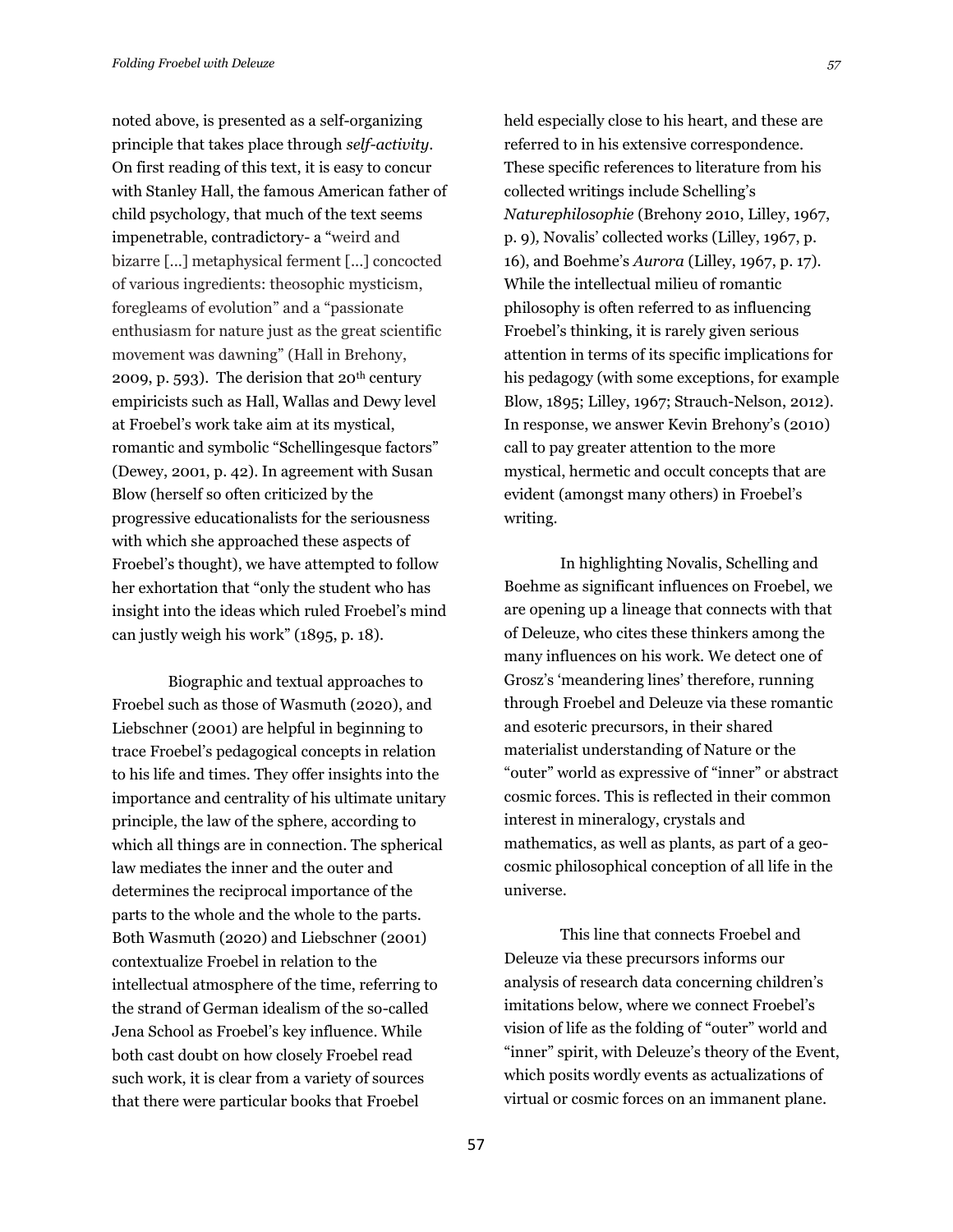This interpretation stands in sharp contrast to modern psychological accounts of Froebelian philosophy, where the imitative is closely coupled with mental imagery and the cognitive.

#### **The Listening-2 project**

Alongside these retrospective readings of Froebel and Deleuze, we have also put these concepts to work in thinking about some particular pieces of data that were generated as part of the Listening-2 project. Building on a prior and well-established research relationship, this was a year-long research project located in a 2-year-old classroom in an inner-city Nursery School and Children's Centre. Prior to the Listening-2 project, Christina had conducted a slow-research ethnography over three years in the same 2-year-old classroom (MacLure, 2016).

Building on this prior research, parents, staff and children were invited to take films where children were engaged in everyday domestic or play activities. We had a specific interest in the potential of creating slow-motion video, as a tactic for attending more closely to the sensory-motor aspects of children play encounters. Project data was collected via Gopro cameras which could film at slow speeds and in high definition. These were available for loan by parents to take home, however parents often preferred to use their mobile phones. An iterative consent process was used in order to ensure that only film clips that were consented for were contributed to the final project archive. Sadly, the project was interrupted mid-way through by the Covid pandemic, meaning that face-to-face contact with families and the school community had to be paused. From November 2019 until March 2020 (when visits were suspended because of social distancing restrictions in response to Covid-19), Christina

spent one afternoon/morning every week in the same classroom as a participant, and she would often write down notes at the end of these sessions. She also spent one afternoon/morning situated in the Nursery corridor where she was able to download film clips to the project computer, as well as chat to parents, and exchange or view film clips with them as they dropped off their children.

In this article we work with just three research vignettes where children seem to be engaging in imitative activity. One of the vignettes consists of a short field note written by Christina at the end of a session when she was in the classroom, and the other two are text translations of short film clips taken on parents' phones outside the school context. In both cases, although the film was taken at the usual speed, Christina slowed the films down and (re)viewed them with parents on the project computer, snatching a quick conversation about them in the corridor. Christina subsequently translated the un-folding activity into words while watching them repeatedly in slow motion.

It is worth pointing out that when transcribing the film, Christina found words to be completely insufficient to capture the sheer complexity of these moments. In spite of this, the process of transcription did have the effect of bringing the event to life in new ways. As a former nursery teacher, Christina is well-versed in making child observations; however the effect of trying to capture what was unfolding on the slow-motion film suddenly considerably complicated this process. Both the luxury of time (something in short supply in the daily work of an early years practitioner) and the focus on attempting to describe the children's bodies *as they moved* made this very different from habitual observations of play events. It became apparent how inadequate transcription was in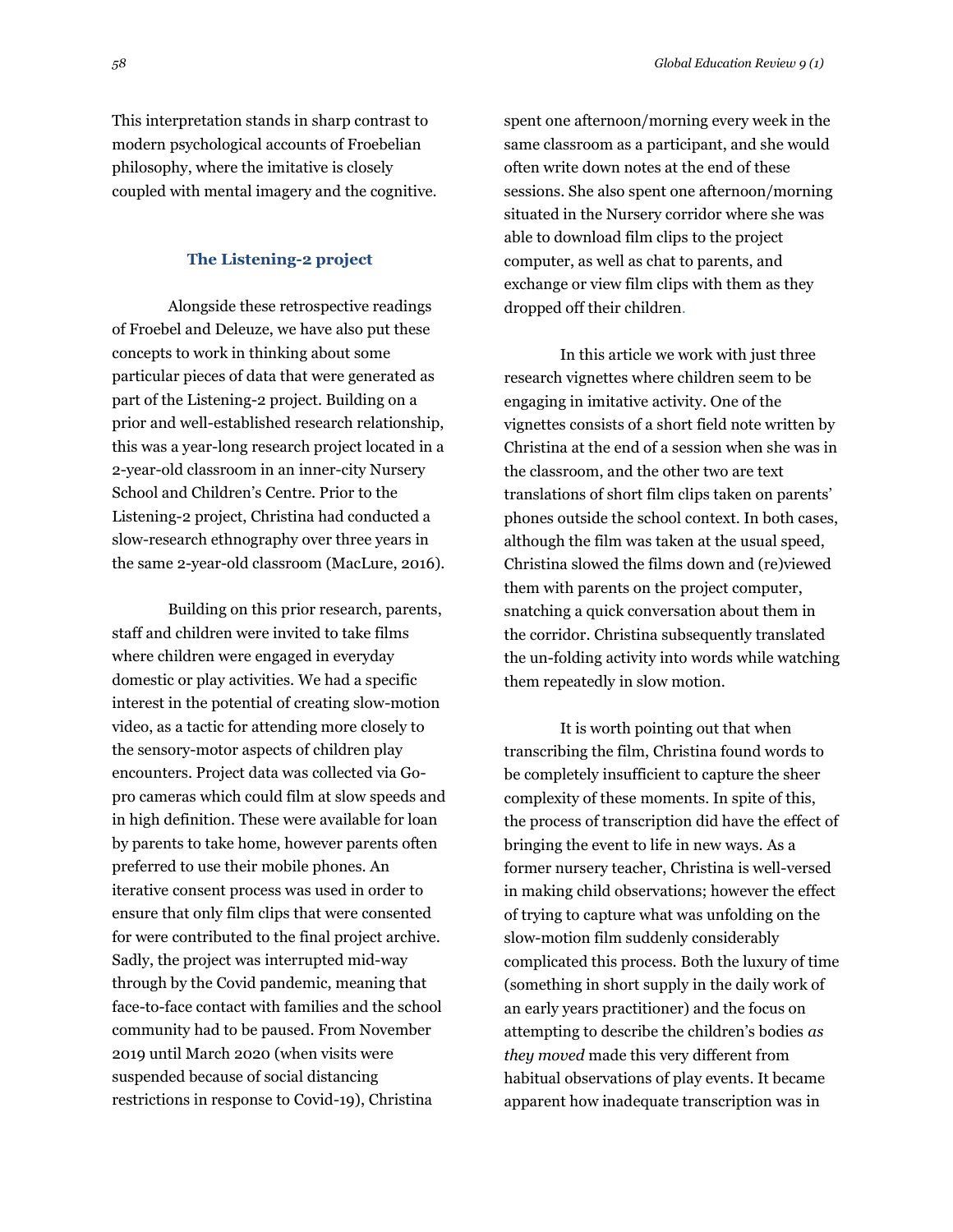terms of capturing the temporal, affective and motive complexity of self-activity. Furthermore, an unexpected effect of Christina's repeated close watching of these events was to set off memories of herself as a young child acting in adult ways. We discuss below the significance of such embodied memories, as connections to past events.

### **Three vignettes** *Vignette 1:*

(play moment observed by Christina at the end of the day)

*I am in the home corner, and J approaches me, and then announces aloud "I'm an ice cube going in a micro-wave." He then places himself on a chair; at the same time as closing his eyes, he lets all tension from his muscles so that his body becomes entirely floppy. He holds this melted position in the chair for about 30 seconds and his body is held the chair that he is now slumped into.*

#### *Vignette 2:*

(play event recorded on phone by M's Mum in the local library)

*M has climbed up onto one of the chairs placed at a computer station. She sits sideways on the chair and leans across the table to the keyboard, so her fingertips are able to busily tap with both hand on the keyboard. The contact of her fingers as each hand comes down to meet the keys makes distinct clattering sounds for each hand. Her eyes are focused on a computer mouse that is balanced on the side of the keyboard, and then her body turns towards the mouse and her right hand reaches for it. She says "hello" before her hand has brought the mouse to be placed against her ear. Some more utterances are made as her other hands* 

*taps the keyboard some more, while with the other hand the mouse is placed back down, as M is saying goodbye. She repeats this sequence of picking up the mouse and placing it to her ear, saying "hello" and "goodbye" a few times. She looks up and then becomes aware that she is being filmed. She looks at the camera/Mum with a self-conscious smile and turns her head away. The spell is broken.* 

#### *Vignette 3:*

(play event filmed by H's mum on her phone in a home corner set up at the edge of a noisy soft play space)

*Watching the clip attentively I am aware how loud the noise is from the soft-play space: sounds of children moving and calling, the sounds from the soft-play area seem to contrast with the silence of H who plays with an inner intensity in this play kitchen area. H, by contrast to the frenzy of movement and sound taking place behind her, is both solitary and immersed in what feels like a parallel universe. She places a plastic saucepan in a wooden micro-wave, closes the door and carefully presses a series of buttons painted on the side. She then seems to be searching for something, her hand hovering as she moves along the length of the work surface and hovers over various items as if about to pick them up, but her hand hesitates, and she moves on as if she has not found what it is that she seeks. At one point she looks at the camera, but she is inside of her play and her eyes quickly pass over the camera as she moves towards a different work surface. Here she picks up a plate and a bowl in each hand, and returns to the main work surface, again, her eyes encounter the camera, but without any registering in her motion. She places her items on the worktop, rearranges a plate and re-places it on the cooker hob. She*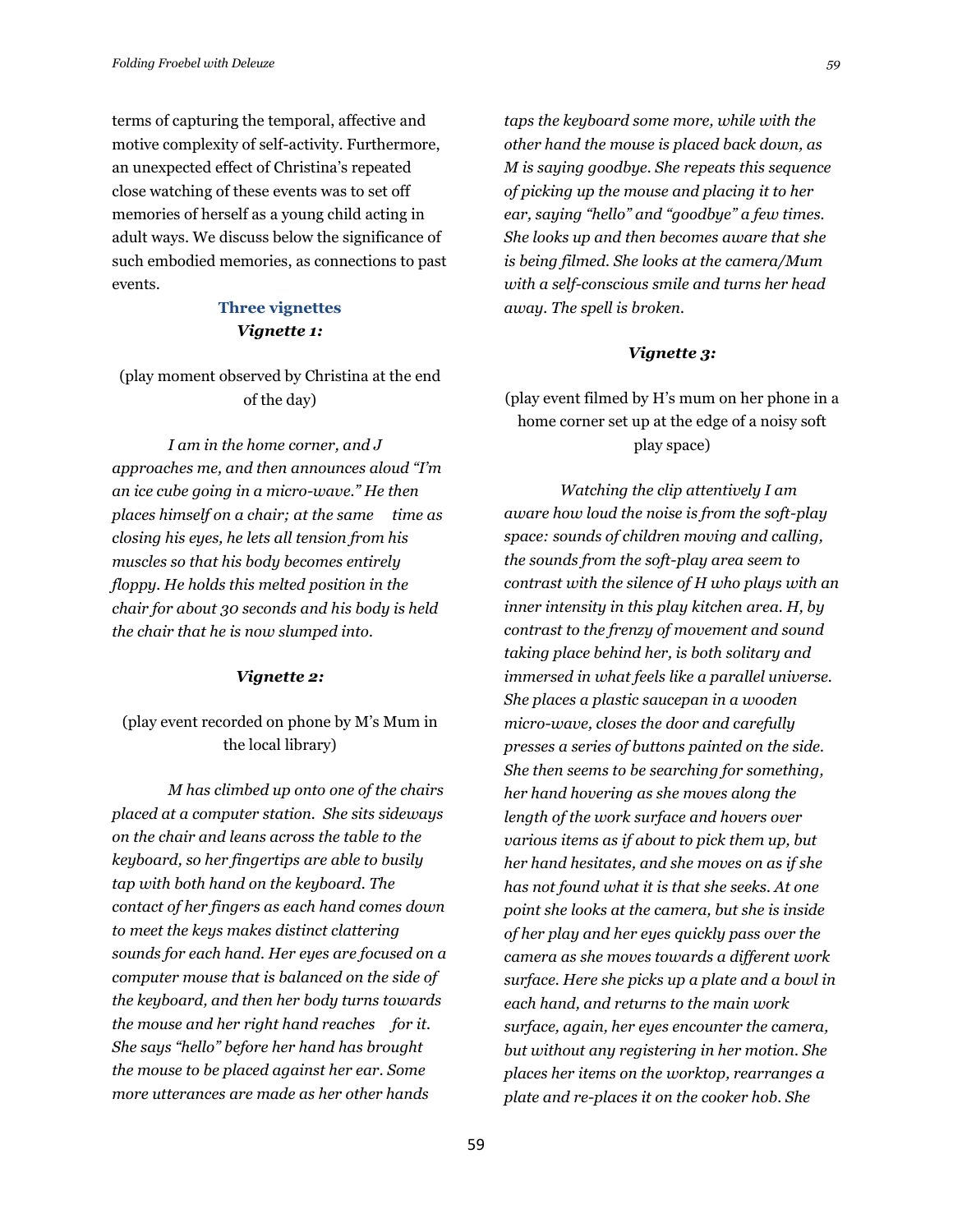*selects another plate to cover the vacant cooker hob next to the one she has already placed on the cooker top. She returns to the microwave, pulls out the saucepan and then moves it to the sink where she carefully holds it under the taps, and then sets it down on the far table, but runs back to turn off the tap. H's Mum addresses her. H does not appear to respond and is deep inside her actions. H's Mum rephrases her words as a question (I can't make it out as this is spoken in Arabic which I do not speak). H continues arranging and placing plates as if she has not heard her mother. When we discussed the clip afterwards H's mother described H as being in a state of being "head over heels."*

#### **Imitation as becoming**

"Only children can know things by transmuting themselves into them, by knowing and being at the same time. Children turn into animals, plants, stones and toys. 'Now I'm this or that,' the child uses this affirmation and thereby internalizes what he says." (Leal, 121)

Instead of conceiving of imitation as "a static, isolated process which merely repeats itself in different forms" (Froebel in Lilley, 1967 p. 57), Froebel restates the imitative as a dynamic and metamorphic act of selftransformation. This process is one of absorption, where the "diversity of the outer world" is absorbed and given expression internally (Froebel in Lilley, p. 61). Closely linked with this life-seeking conception of imitation is an understanding of observation where the child's "whole being" is "an appropriating eye" (ibid) that devours the external difference that it encounters. This is not a separated eye that stores static representations, but a sensing organ drawing in

the world and transforming the body to become something new.

> "Every object challenges the human being to recognize it in its nature and its relationships. So [the human] has his senses, the tools with which he meets this challenge and assimilates the world outside him" (Froebel in Lilley, 1967, p. 81)

When Blow explains the part played by actions in Froebel's book about action rhymes, she explains that to apprehend a deed, one must repeat the deed:

> "The dramatic impulse, the tendency to pretend one is someone else, contains this pleasure of mimicry as one of its elements. Another element seems to be a peculiar sense of power in stretching one's personality to as to include that of a strange person. In young children this instinct knows no bounds" (James in Blow, 1895, p. 28)

In all three of these vignettes, and the accompanying moments of becoming other that unfold, we recognize this call to life that both Lilley and Blow are drawing out from Froebel's writing; an intensity of feeling, pleasure, and absorption. Returning to J's moment of becoming an ice cube: there is a threshold that he crosses the moment that he closes his eyes and when his muscles let go, and he has become melted ice. He ushers forth a new self as he lets go of control of his muscles; the change of muscle tone marks a qualitative shift of J's being, as it is expanded to include the being of melted ice. In becoming other than himself, one could perhaps say that J has become "new self from within" and that he "he creates himself by reproducing his environment within himself"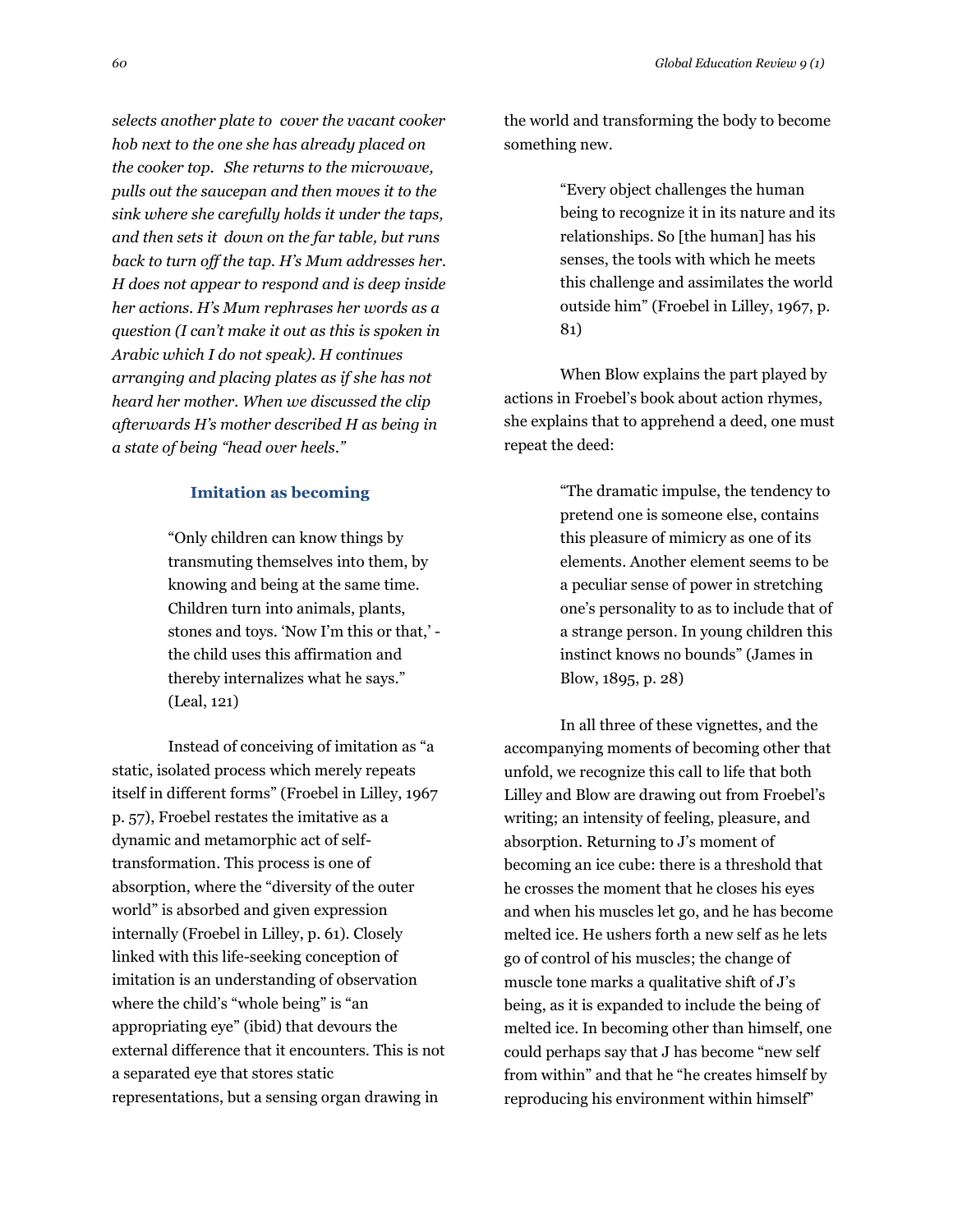(Blow, 1895, p. 29). This recalls the power (invoked in one of the poems by Novalis that Froebel held dear), of giving oneself over to an undivided attention directed at another. In so doing, Novalis talks of "miraculous" new perceptions arising, and "from the point where he has transfixed the impression, they spread in all directions with a living mobility and carry his self with them" (Novalis, 2005, p. 75). As a microwaved ice cube, J's body has not only the plastic elasticity of melted ice itself, but even if he were to transform himself into stone, this liquidity of body would similarly have been set in motion in order to conjure rock-like hardness.

The accounts above of imitation as transmutation (Leal, 2005) and transfixing (Novalis, 2020) resonate with the concept of *becoming-animal* developed by Deleuze and Guattari (1988) in *A Thousand Plateaus,* which they describe as a kind of contagion*.* They identify a range of becomings - including becoming-animal and becoming-child - that they describe in terms of folding or "creative *involution."*

> "It is as though, independent of the evolution carrying them toward adulthood, there were room in the child for other becomings ... that are not regressions but creative involutions" (p. 273)

Involutions are compositions of speeds, gestures and affects, in which determinate forms are dissolved. Writing of the child who imitates a horse, they write that a new "assemblage" is formed that is "neither Hans's nor the horse's, but that of the becoming-horse of Hans"? (1988, pp. 257-8).

When M taps at the typewriter keyboard, it is at the moment when she sees the camera that she is returned to a state of selfconsciousness. In this instance we are made aware of the threshold she has crossed, because its spell is broken. Released from her trance, she crosses back, into herself. Nevertheless, she returns to herself as a slightly different M whose body has been through a process of qualitative change, even if only for such a small moment in time. This moment of spell-breaking recalls Christina's own 'pretending' moments when she was a child. In one that comes to her mind, she is older than M (maybe 8 or 9) and able to write; she is also seated at a desk, having carefully collected a pile of blank paper forms, that lie in front of her. With the speed of a fluent adult writer, she fills out the dotted lines on selfaddressed forms one by one with neat zigzag lines; her hand taking on the efficient movements of a more practiced writer. The completed forms would then be placed on another "finished" pile. Christina was also reminded of the feeling of being jolted back into her body again when her mother's presence could be felt watching, and instantly a feeling of foolishness supplanted her self-sense of being a competent adult writer. When we pause to think about M's typewriting and Christina's form filling, in both these cases we are struck at how the becoming-other that is taking place is a becoming-adult. In both, children are transformed into busy adult bodies where the speed of the writing, as well as M's perfunctory hello and goodbye of the phone call, are the practiced techniques of an adult body.

In H's studied kitchen performance, the spell is strong throughout the duration of the clip; even her mother's words to her do not sever the thread. Froebel talks in positive terms of this state, invoking it as a kind of "divine action" that drives the child's self-action. It is in this pantheistic understanding of the divine that Smith sees the influence of Boehme on Frobel's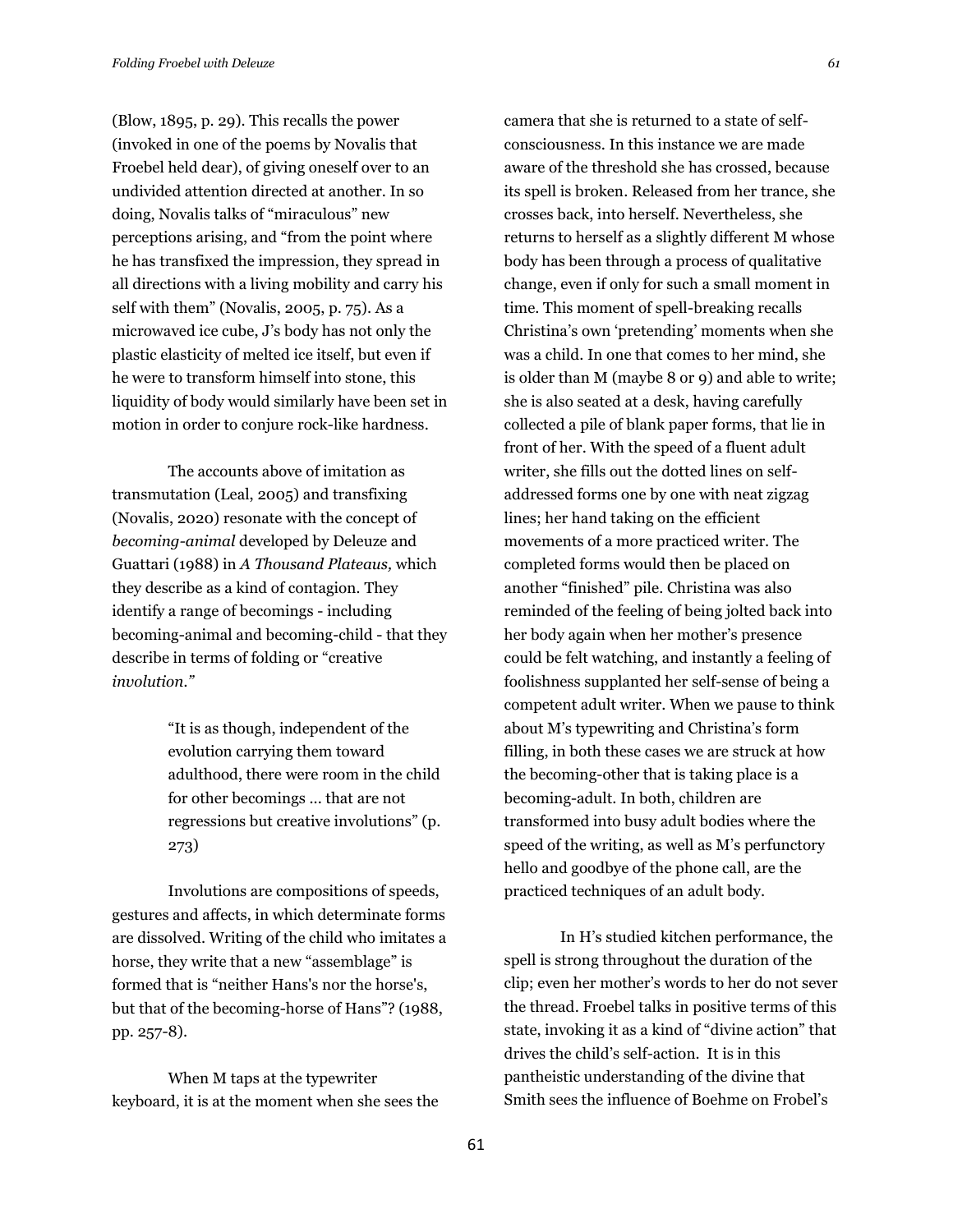understanding of the notion of 'becoming', where we are always both with and like the world, in our eternal state of becoming (Smith, 1983, p. 308). Froebel urges caution when children are in this state of absorption, warning adults to take care in such situations, and to resist determining, directing or interrupting. He notes that when a child appears unresponsive, they may "really be steadily intent on a line of thought such as claims his full attention" (Froebel in Lilley, 1967, p. 51). Where imitation is aligned with copying, Froebel speaks disparagingly of a "dead approach" (ibid, p. 58). Lilley reads Froebel's educational project as a quest for the "art of living" (ibid, p. 44). This is one that is always seeking the intensification and transformation of experience, and where "there is no creative process unless one's knowledge and insight are advanced and one's life intensified" (ibid, p. 43).

Deleuze helps us understand these child imitations as immersive re-playings of *events*, rather than as replications of discrete objects, persons or actions, observed as it were, only from the outside. The latter would be, in Froebel's terms "dead imitation or mere copying [rather than] living, spontaneous self-activity" (Froebel, 1890, p. 18). For Deleuze (2004), events are double-sided, having on the one hand an incorporeal or virtual dimension, and on the other a material one. "Pure" events are impersonal and eternal, existing as virtual potentials, waiting to be actualized in specific events. Pure events, writes Deleuze, are complex compositions of infinitives - to green, to sleep, to love, etc. They lack determinate subjects, objects or tenses, until they become actualized in bodies and states of affairs. From such a perspective, one could say that J taps into the abstract forces that come together in the virtual event of "icecube-melting" and expresses its inner,

indefinable "sense." And, as noted above, J is himself changed "from within."

It is also noticeable that imitation as actualization of the event goes far beyond 'seeing and doing', and beyond perception in its conventional sense. As is evidenced in the complexity of the events replayed by M and H, imitation involves modes of perception that register in the muscles and in the viscera. Massumi writes that the event mobilizes both *proprioception*, as "the sensibility proper to the muscles and ligaments", and *interoception,*  defined as "visceral sensibility" (2002. p. 59). Massumi writes that, taken together, these comprise "synaesthetic sensibility... the medium where inputs from all five senses meet... and become flesh together, tense and quivering" (ibid, p.62). It is perhaps this haptic vision or bodily investment in the event that lends the children's performances the character of 'trance' or 'spell', invoked above.

The actor, writes Deleuze (2004), "actualizes the event". In Massumi's (2002, p. 64) paraphrase: "The activity of the actor is less to imitate a character in a script than to mimic in the flesh the incorporeality of the event". Blow's account of children's imitations resonates here: "The child who imitates an alien deed has formed an ideal, and energises to realise it" (1895, p. 33). It is interesting that, for both Deleuze and Blow/Froebel, this is a fundamentally *moral* issue: namely, how to express the eternal in one's everyday decisions and actions.

According to Deleuze, we do not, however, simply 'choose' events; rather, they select us, though we must be open to the summons: "To the extent that events are actualized in us, they wait for us and invite us in" (2004, p. 169). Or, as Massumi puts it, bodies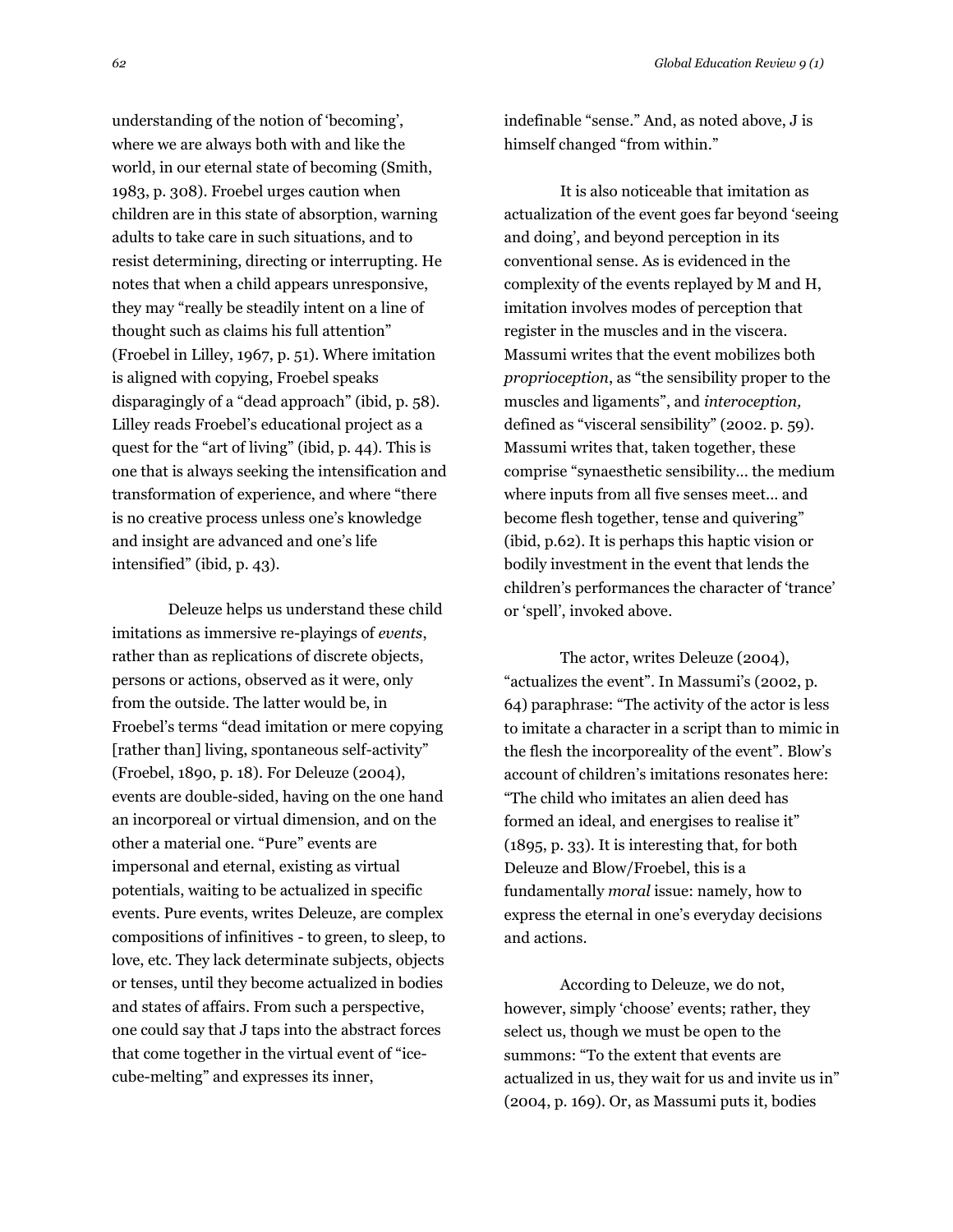'incur' the pure event; "it occurs to them" (2002. p. 58). To be caught up in the event is indeed therefore a kind of trance or spell: the child is inextricably a part of the event that they are unfolding (or 'willing' in Deleuzian terminology), and which occupies their body. This helps to explain why adult interventions, or attempts to recruit children to 'their' events, often either miss the mark, or seem to 'break the spell'. The event of imitation that the child is caught up in resists adult redirection. Or perhaps adults have simply forgotten how to submit themselves to the abstract forces that are assembling in a child's unfolding event, whereas we often see young children apparently opening an event onto the participation of others (see Løkken, 2000). At any rate, the risk of adults killing the spontaneity of children's self-activity is one that preoccupied Froebel.

> "The child loves all the things that enter his small horizon and extend his little world. To him, the least thing is a new discovery, but it must not come dead into the little world, nor lie dead therein, lest this obscure the small horizon and crush the little world" (Froebel, 1890, p. 73).

#### **Implications**

In this final section, we offer three key areas where the emerging theoretical discussions and research findings raised in this article might have significance. Firstly, we propose that if we are interested in reigniting the holistic approach that lies at the heart of Froebel's educational philosophy, it would be productive to return to some of the more overlooked theoretical influences on Froebel's thought, namely here, the legacy of the particular romantic poets/philosophers from the Jena circle whose writings were so dear to Froebel's heart.

Secondly, we argue that by paying attention to Froebel's capacious and productive approach to children's development as self-activity, some of the deficit discourses of the child that have taken such a hold in our current post-industrial, neoliberal political landscape could be resisted, in favour of a Froebelian pedagogy of attunement to the child's interests and emerging capacities.

Finally, we consider how reframing children's imitative play as having significance beyond the representational and symbolic might open up imitation up as a more vibrant and vital mode of coming to know one-self in the world, in relation to others, both human and non-human. By paying more attention to the sympathetic magic wielded children as they imitate others, we wonder if this could encourage us as adults who care for children to take up a greater experimental attitude in our engagements with young children. As Froebel suggests, perhaps we could, indeed, learn from our children (Froebel, 1890, p. 89).

When we started to write this paper, our original intention was to explore Froebel's twin concepts of unfoldment and self-activity, alongside Deleuze's usages of these terms. This was in recognition that both writers share a conception of subjectivity as a complex, always emerging relation of dynamic folding and unfolding of inner life and external world. We were also aware that both had a vision of a cosmos in which everything is ultimately in relation, and that in this respect both thinkers were influenced by a monist, rather than a dualist philosophy*.* As we looked more closely at Froebel's original writings, however, we found ourselves unexpectedly compelled to start to read some specific writings that he lovingly refers to in the copious letters he wrote to his friends and supporters. So far, we have only dipped into some of these texts. However, in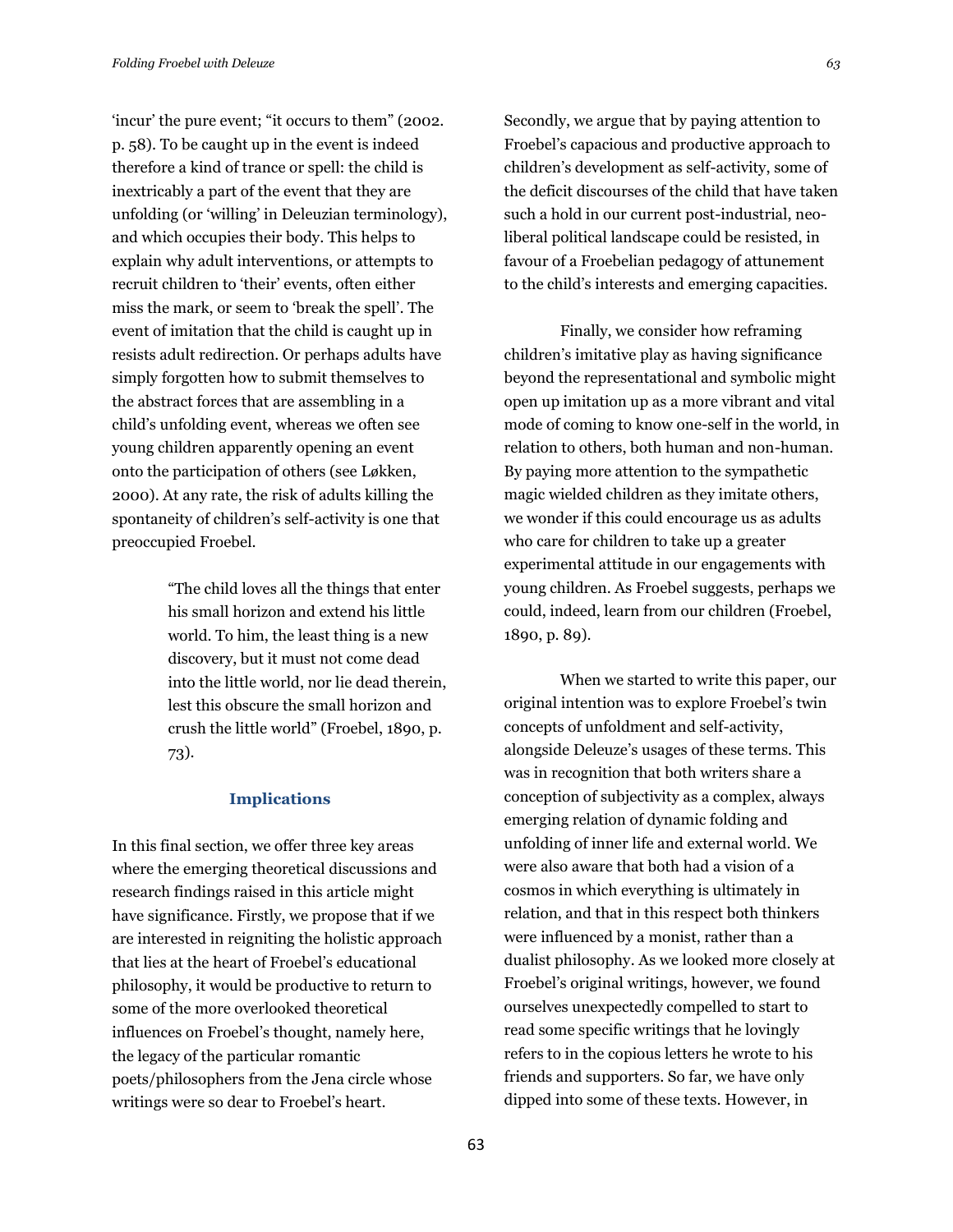those that we have read so far, for example, *The Novices of Sais*, by Novalis, we have found new ways to tap into a Froebel that are less filtered by late 19<sup>th</sup> century and early 20<sup>th</sup> century scientistic positivism and subsequent psychologically inflected translations and interpretations of his writing and pedagogy. While Froebel is commonly described as a rationalist (Brehony, 2009) and as a figure steeped in Kantian metaphysics of reason, less attention is given to the aspects of his thinking that stubbornly contradict and resist this transcendental position. His love for the ideas and poetics of the Jena circle Romantics (of whom we have only mentioned a few) reflect an interesting and unexplored shared kindred spirit. This minor poetic and philosophical movement that "turned into a revolt against rationalism and stressed sentiment rather than reason" (Watts, 2021, p. 5), was one that was quickly subsumed by dominant dualist and positivist scientific modes of thought.

We argue that the affective and wild force bequeathed by this small group of post-Kantian romantics, who were in turn influenced by earlier hermetic and monist thinking, deserves more attention. Furthermore, our unexpected discovery that some of the key figures from this lineage were also early influences on Deleuze's work leaves us interested in the question of whether there are provocative connections to be made between recent neo-materialist and ontological scholarship in early childhood research, and a resurgence in framing Froebelian practice as a challenge to the ever-narrowing policy focus on progression and outcomes. We wonder if Deleuze's de-centering of "man/child" within a more immanent ontology with its dynamics of trans-individuation could allow us to follow this wilder and vitalist strain of Froebel's thought with its attendant occultist, mystical, and

unitarian tendencies. Novalis defines romanticism as an approach to the world that endows "the commonplace with a higher meaning, the ordinary with mysterious aspect, the known with the dignity of the unknown, the finite with the appearance of the infinite" (Stone, 2008, p. 150). We note how this also resonates with Deleuze's position in relation to Kantian metaphysics.

> "Where Kant imposes the discipline of pure reason, Deleuze insists on the indiscipline of reason—a reason that is no longer pure, but mutates and contaminates itself in adventure." (Ramey and Whistler, 2014, p. 7)

We speculate that further primary text research into some writers who influenced the more esoteric aspects of Froebel's writing, while read alongside Deleuze's concept of the virtual, might help us gain some insight into what Froebel means when he talks about premonition, intuition, and surmise – concepts that we did not have the scope to explore in this article. Liebschner notes that Froebel's concepts of the surmise and presentiment are some of his least understood, but ones which now most deserve our attention (2001, p. 142). These are forces resistant to interpretation and meaning, but nevertheless, forces that shape and condition our thought. Perhaps, even more radically, they could help us to reframe what we conceive of *as* thought, one that accounts for a "bodily logic of potentiality through affect, rather than imagining that all learning to take place through conscious thinking" (Olsson, 2009, p. 48).

Connectedly, we also propose that more theoretical and research attention could be given to the divergences in the significance of imitation in early childhood as this is conceived by Piaget and Froebel. Liebschner notes that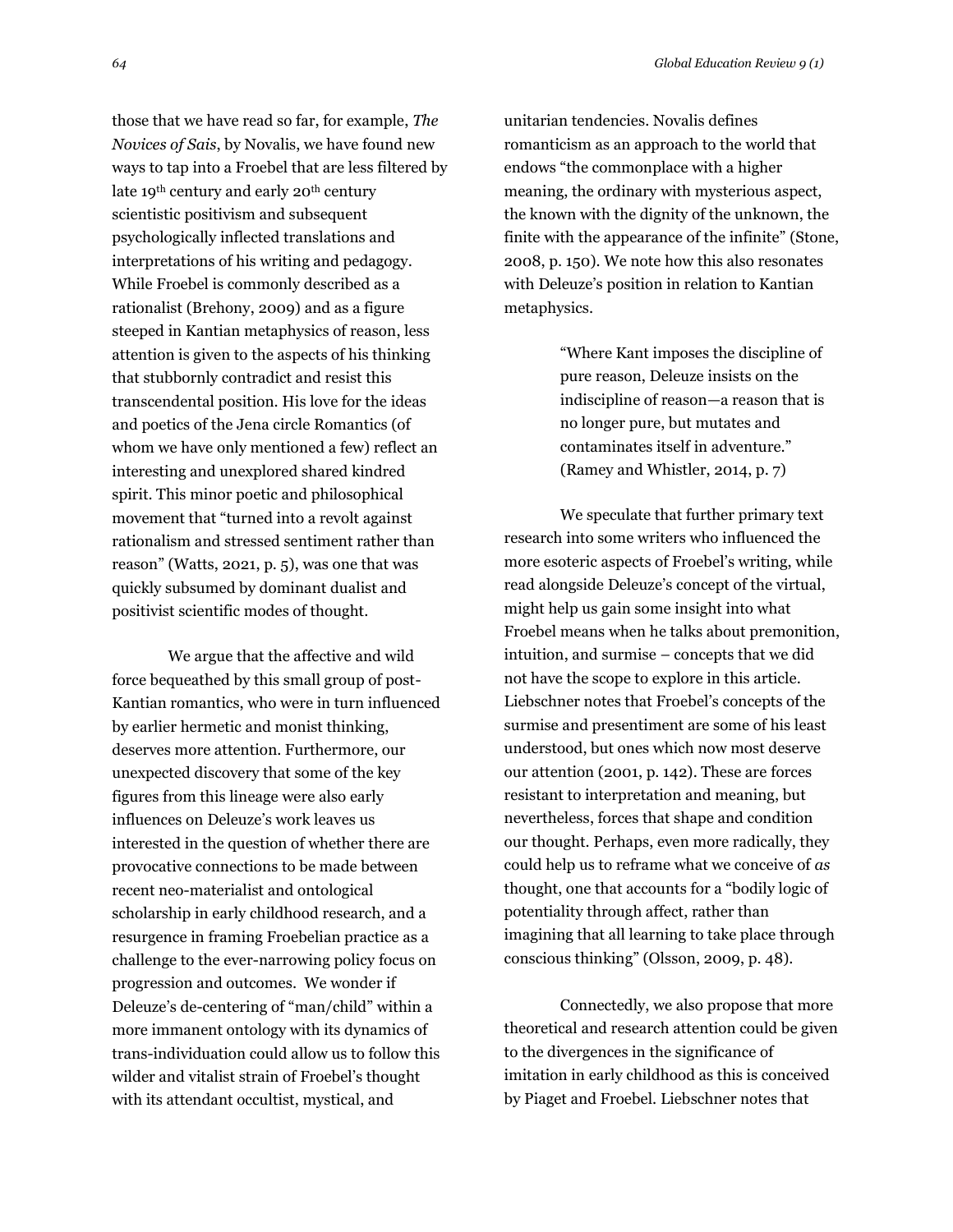"Froebel's concept of imitation was much wider than the mere notion of copying and included the ideas of re-structuring and re-creation" (2001, p. 43). This differs from Piaget's hylomorphism (James, 2020, online) that regards imitation as based on a "mental image" that is "disassociated from any external action in favor of the internal sketches of actions" (Liebschner, 2001, p. 85). Key for Piaget is "symbolic decentration" (James, 2020, online), where the mental image is internalized,

separated, and then assimilated. Working with the immanent line of Froebel's thought, however, rather than being abstracted, and separated from the object, the symbolic is expressed *as* and *through* form.

Reviving the unitarian, monist strains of Froebel's thought could also reverberate in a micro-political dimension, one expanding on a contemporary revolutionary Froebelian tool-box (McNair and Powell, 2020; McNair et al, 2021), which could be put to work as part of a creatively non-compliant pedagogy in neoliberal times. Mozère forcefully points to the generative power of Deleuze's immanent virtualities as a posture that we need to keep in mind in order to enable us to provide an "empty space and time" (2012, p. 60), a milieu allowing for emergence and selfactivity. This counters the tendency to overwrite the child and is more able to reconceive of the child as a figure of potential rather than as one of lack. It might be that Froebel's belief in *life itself* could help us to challenge the deadening aspects of progress-oriented linear narratives of child development that underpin the direction of policy, largely originating in the US and UK, that are now prevailing globally. This form of "prophetic pedagogy" (a term coined by Loris Malaguzzi) – is one that "knows everything beforehand, knows everything that will happen, does not have any uncertainty"; and one that cleaves to an "Anglo-Saxon testology" – with "its

rush to categorise" (in Moss and Cameron, 2020, p. 3).

Finally, we suggest that there are implications for early years practice arising from our analysis of the data that we have discussed, of children involved in a form of self-activity where they are also imitating something or someone. When, as researchers, we reflected on the immersive quality of H's kitchen play, and the intensity of expression of a child's body that had absorbed speeds and habits of an adult body, it turned our attention to the capacities of children in relation to those of adults. Christina was struck by a vision of her past-self as a nursery schoolteacher, taking up the role of being the playmate of a child in the homecorner. For example, she might ask a child if she could have a cup of tea; or in another scenario if a child was packing up a bag and placing a doll in a buggy, she might ask them if they could buy her some carrots from the shops. Reflecting on this in light of the data vignettes that we watched in slow motion, as well as reading them through the prism of both Deleuze and Froebel's immanent philosophy, it became apparent how comparatively far off the mark her adult setpieces are. These adult performances are hollow if set alongside the self-activity of H as she is fully swept up in the act of cooking in the small corner of the soft play center. In these instances, children's abilities to become-adult feel infused with life, and they make us wonder if adults are perhaps almost incapable of becoming-child. Thinking with Deleuze and Guattari (1988), this impossibility is tied up with questions of the imperial power of adults over children. Becoming-adult is a movement in the direction of becoming majoritarian, whereas becomingchild, would be to undo oneself as grown-up (don't be childish, don't be silly). While we accept there are real lines of hierarchy that we cannot disregard or fully overcome, there may be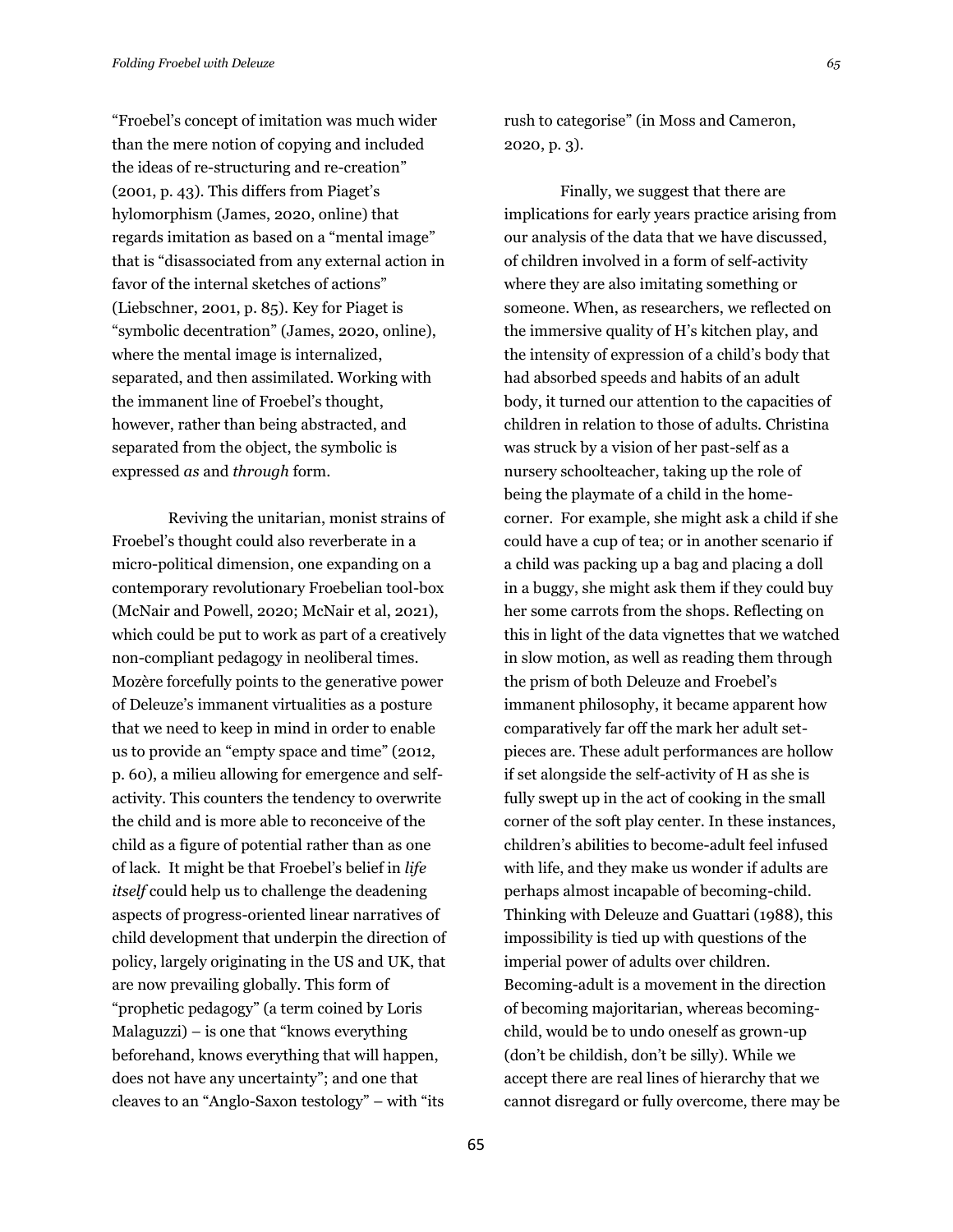things we can learn from the immersion of children in the events they unfold. Perhaps it was an empathic immersion in the child data events that sparked the "transport" of Christina to imitative events in her own past. As Deleuze (2004) insists, there is something untimely and ineffable 'inside' events, that resists representation in conventional ways, but nevertheless affects bodies and sets meaning in motion. He called this *sense.*

Possibly the closest that adults in general get to becoming-child is when they take part in pantomime or play the part of clown. The discipline of mime is perhaps a practice that deserves more attention and one that could be thought of as a productive part of a repertoire of early years pedagogic practice. "Deleuze indicates that it is the mime that gives us the clearest image of what to do. The mime does not imitate a specific gesture (walking, climbing, eating) as performed by someone in particular, but selectively presents Walking, Climbing, Eating as if they were a pure, "incorporeal" medium in which the body operates. What the mime does, effectively, is allow the mind to focus" (Ramey and Whistler, 2014, p. 26). Acknowledging the importance of the felt-sense of bodies could oblige us rethink the thrust of the way that we train the early years workforce, a training that is very much focused on learning psychologically-oriented child development theory. In addition to attending more closely to the histories that have shaped this body of knowledge, and the knowledge traditions that have been excluded, we might also ask if there is a place for more embodied disciplines when we are trained as early years practitioners. Subjects such as dance and theatre skills, which sideline language in order to foster the shared dynamism of bodies and affect, might be taken alongside theoretical learning. These different bodies or sources of knowledge may offer us ways to resist

the deadening effect of an early education system that always knows already where a child is heading.

#### **References**

Barad, K. (2007). *Meeting the universe halfway: Quantum physics and the entanglement of matter and meaning.* Durham, SC: Duke University Press*.*

Biareishyk, S. (2019). Rethinking Romanticism with Spinoza: Encounter and Individuation in Novalis, Ritter, and Baader, *The Germanic Review: Literature, Culture, Theory*, *94*(4), 271-298, DOI: 10.1080/00168890.2019.1659223

Blow, S. (1895). *Mottoes and Commentaries of Friedrich Froebel's Mother Play*. New York: D. Appleton and Company.

Bonta, M. (2010). Rhizome of Boehme and Deleuze: Esoteric Precursors of the God of Complexity. *SubStance*, *39*(1), 62-75. Project MUSE.

Braidotti, R. (2013)*. The Posthuman.*  Cambridge: Policy Press.

Brehony, K. (1997). An 'Undeniable' and 'Disastrous' Influence? Dewey and English Education (1895‐1939), *Oxford Review of Education*, *23*(4), 427-445, DOI: [10.1080/0305498970230401](https://doi.org/10.1080/0305498970230401)

Brehony, K. (2009). Transforming theories of childhood and early childhood education: child study and the empirical assault on Froebelian rationalism*, Paedagogica Historica*, *45*(4-5), 585-604, DOI: 10.1080/00309230903100965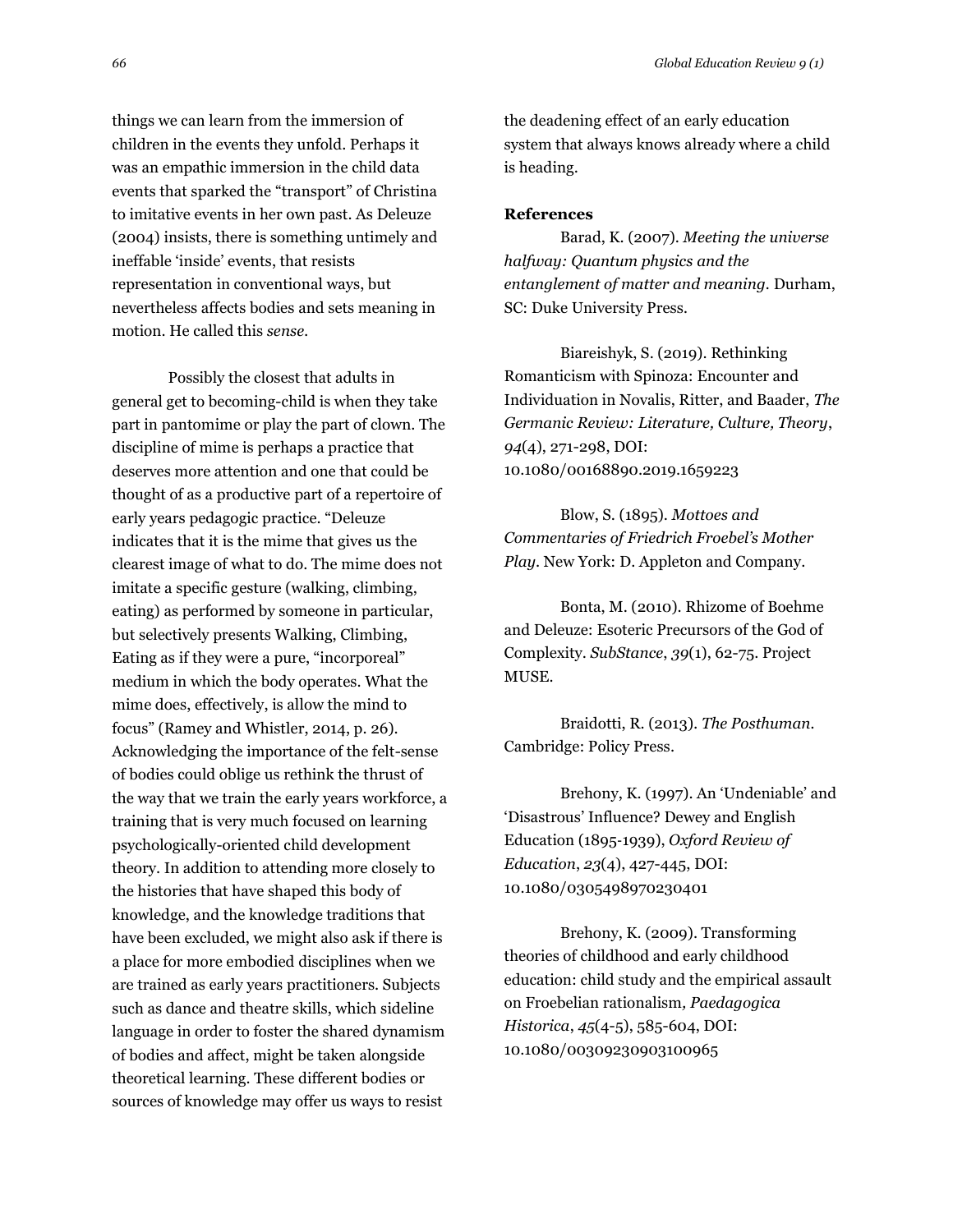Brehony, K. J. (2010). Froebel's religious beliefs: The transition from alternative to oppositional and its bearing on the diffusion of the kindergarten post 1848. In: K. Neumann, U. Sauerbrey and M. Winkler, ed., *Frobelpadagogik im Kontext der Moderne. Bildung Erziehung und soziales Handeln*, Jena: IKS Garamond, pp. 73–92.

Cameron, C. and Moss, P. eds. (2020). *Transforming Early Childhood in England. Towards a Democratic Education.* London: UCL Press. [https://doi.org/10.14324/111.](https://doi.org/10.14324/111.%209781787357167)  [9781787357167](https://doi.org/10.14324/111.%209781787357167)

Deleuze, G. and Guattari, F. (1988). *A Thousand Plateaus*, (B. Massumi, Trans.). London: Athlone Press.

Deleuze, G. (1993). *The Fold: Leibniz and the Baroque*, (T. Conley, Trans.). Minneapolis: University of Minnesota Press.

Deleuze, G. (2004). *The Logic of Sense*, (C. V. Boundas, Ed. and M. Lester, Trans). London: Continuum.

Dewey, J. (2001). *The School and Society & The Child and the Curriculum.* New York: Dover Publications.

Froebel, F. (1890). *The Education of Man*. (W. N. Hailmann, Trans.) New York: Appleton & Co. (Original work published 1826).

Grosz, E. (2017). *The Incorporeal. Ontology, Ethics and the Limits of Materialism.*  New York, Columbia University Press.

Haraway, D. (2016). *Staying with the Trouble: Making Kin in the Chthulucene.* Durham, NC: Duke University Press.

Hilton, M (2001). Revisioning Romanticism: towards a women's history of progressive thought 17801850, *History of Education*, *30*(5), 471-487, DOI:10.1080/00467600110064744

James, M. (2020). *A Philosophical History of Psychology, Cognition, Emotion, Consciousness, and Action: (R S Peters, Piaget, Authority and Ethics*) [\(http://michaelrdjames.org/a-philosophical](http://michaelrdjames.org/a-philosophical-history-of-psychology-cognition-emotion-consciousness-and-action-volume-three-r-s-peters-piaget-authority-and-ethicsvolume-three/)[history-of-psychology-cognition-emotion](http://michaelrdjames.org/a-philosophical-history-of-psychology-cognition-emotion-consciousness-and-action-volume-three-r-s-peters-piaget-authority-and-ethicsvolume-three/)[consciousness-and-action-volume-three-r-s](http://michaelrdjames.org/a-philosophical-history-of-psychology-cognition-emotion-consciousness-and-action-volume-three-r-s-peters-piaget-authority-and-ethicsvolume-three/)[peters-piaget-authority-and-ethicsvolume](http://michaelrdjames.org/a-philosophical-history-of-psychology-cognition-emotion-consciousness-and-action-volume-three-r-s-peters-piaget-authority-and-ethicsvolume-three/)[three/\)](http://michaelrdjames.org/a-philosophical-history-of-psychology-cognition-emotion-consciousness-and-action-volume-three-r-s-peters-piaget-authority-and-ethicsvolume-three/)

Leal, B. (2005). Childhood between Literature and Philosophy. Readings of Childhood in Manoel de Barros' poetry, *Childhood and Philosophy. 1*(1).

Lenz Taguchi, H. (2010). *Going Beyond the Theory/Practice Divide in Early Childhood Education. Introducing an intra active pedagogy*. Oxon: Routledge

Liebschner, J. (2001). *A Child's Work. Freedom and Play in Froebel's Educational Theory and Practice.* Cambridge: The Lutterworth Press.

Lilley, I. (1967). *Friedrich Froebel. A selection from his writings*. Cambridge: Cambridge University Press.

Løkken, G. (2000). Tracing the Social Style of Toddler Peers, *Scandinavian Journal of Educational Research*, *44*(2), 163-176, DOI: [10.1080/713696668](https://doi.org/10.1080/713696668)

Massumi, B. (2002). *Parables for the virtual: movement, affect, sensation*. Durham, NC: Duke University Press.